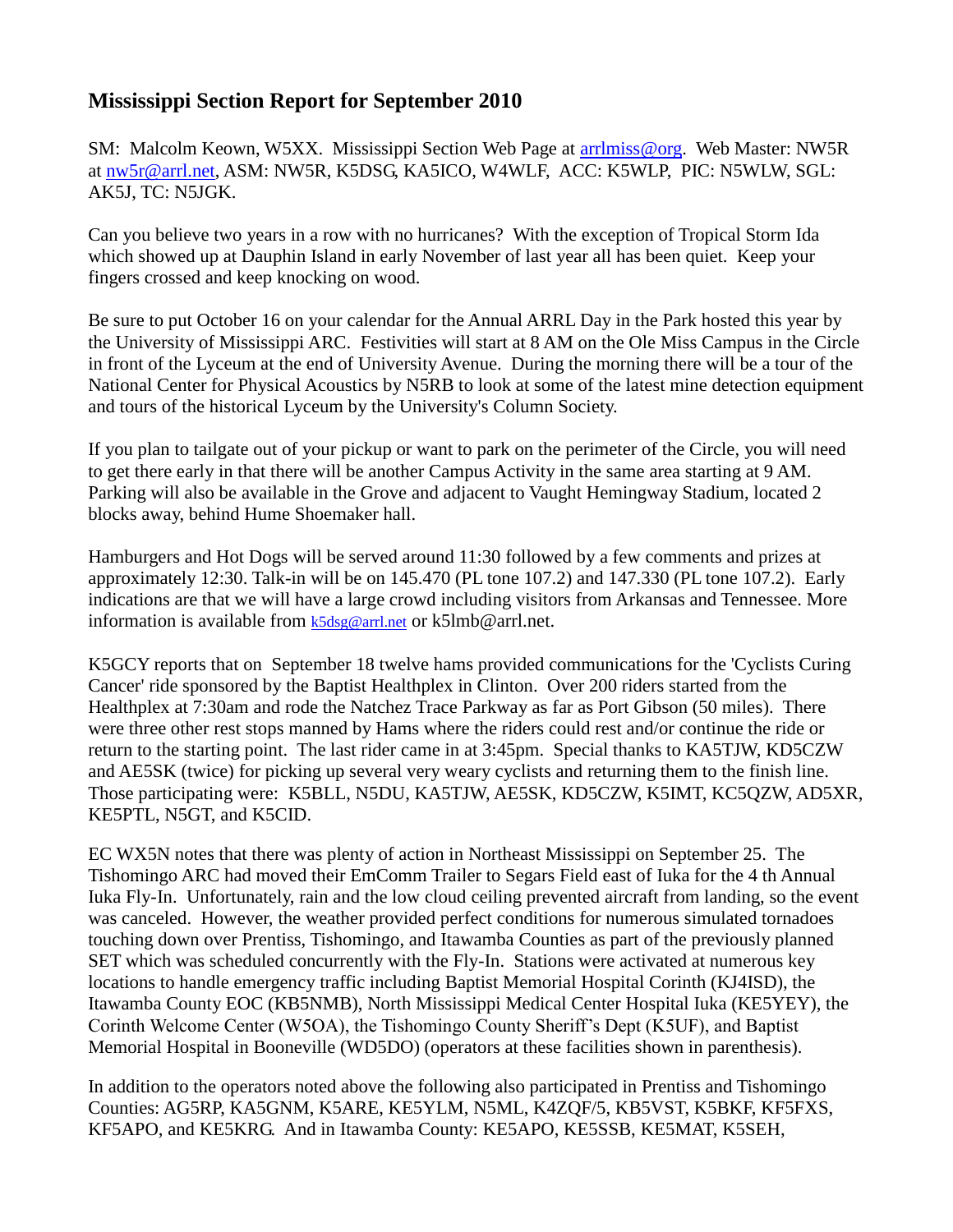KD5YBE, KF5UPA, and WJ5D. WX5N notes that this was a great opportunity to checkout equipment and operational procedures and generally everybody had a blast!

DEC KE5KTU relays that also on September 25th the Hinds County ARES group sponsored a booth at the Byram Safety Day. The booth was manned by KE5VMQ and K5GCY. The booth promoted Amateur Radio and was geared towards public awareness. KE5VMQ did a super job making the display board where she outlined the four reasons for the existence of the amateur radio service. The Board covered international good will, having a pool of trained radio operators, the promotion of the radio art, and emergency communications. One of the display items visitors were greatly interested in was the KE5KTU WAS QSL Card collection. K5GCY, did a great job explaining the technical side of amateur radio to the many visitirs.

Committee chairman W5EW reminds us that nominations for the Delta Division Distinguished Service Award are due November 1. This award (or in some cases more than one award) is presented to a Delta Division Ham(s) who has an exemplary record of service to the public and ham communities. Complete guidelines for making a nomination are on the section website at [www.arrlmiss.org](http://www.arrlmiss.org/) under the Delta Division Awards Tab. Nominations should be sent to W5XX and questions to W5EW at [w5ew@arrl.net.](mailto:w5ew@arrl.net) AB5WF and WA5LQZ were honored with this award last year.

From the netherlands below the AM Broadcast Band W5THT reports that conditions are improving with the coming of Autumn. Using only his exciter with 4.5 watts erp, Pat was heard in Alaska. He is continuing to upgrade his station. DXCC next ???

DEC WB5CON reports that two Mississippi State Guard members came to the August Alcorn County ARES Meeting where they discussed their communications needs. As a result WB5DO and KA5SIS organized a class resulting in five new Techs and one General upgrade. Ultimately, the Guard would like to have a cadre of Generals so they can use NVIS on HF around the state to communicate with other Guard groups.

The Vicksburg ARC again provided communications for the Annual Five Mile Run Across the River starting at the Welcome Station on the Mississippi Side of the River with the 2.5-mile turnaround being near Delta, Louisiana. A couple of problems medical problems developed which were coordinated with the medical team. In addition, assistance was also rendered in keeping the runner/walker traffic in the correct lanes so no collisions would result. The annual event was otherwise by the book for the 700 plus runners/walkers. Those VARC Members participating were KD5WCR, W5WAF, KE5LUJ, KB5YEE, N5KWT, W5XX, and N5JGK.

Welcome to the following new hams in Mississippi in September: KF5IKP, Kurt – Ocean Springs; KF5IKQ, Robert – Ocean Springs; KF5ILT, Jessica – Morton; KF5IMA, George – Oxford; KF5IMF, Fred – Meridian; KF5INH, David – Southaven; KF5INI, Ernest – Stewart; KF5INJ, Paula – Booneville; KF5INK, Douglas – Corinth; KF5INL, Cliff – Booneville; KF5INO, James – Crystal Springs; KF5IPB, Jamie – Lake; KF5IPC, Wanda – West; and KF5IPL, Morris – Columbus.

Also welcome to the following new ARRL Members: KF5CKZ – Oxford; KB5DMT – Senatobia; WA5FHT – Starkville; KF5GVT – Batesville; KF5HNQ – Oxford; KF5ICM – Long Beach; KF5IMA – Oxford; W5KDA – Natchez; N5KDA – Natchez; N5OKD – Hattiesburg; KK5QZ – Starkville; KA9QZF – Perkinston; WB5SUD – Long Beach; KB5SZJ – Meridian; and AE5TR – Biloxi. Mississippi ARRL Membership is now 1,059 down a little from our peak of 1,068. Keep working!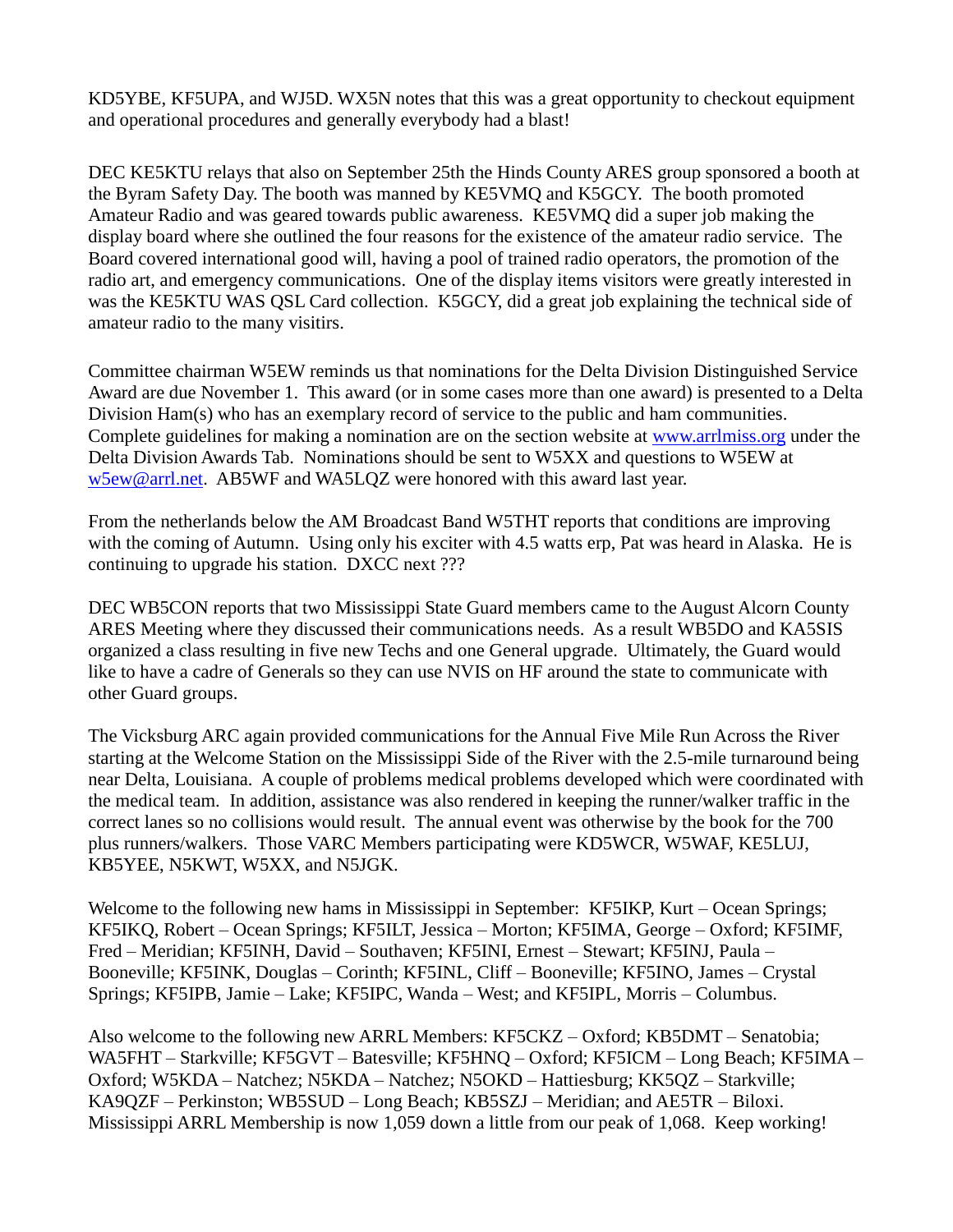And last but not least welcome to K5CQJ as EC for Jasper County.

Congratulations to the following on their upgrades: KF5BTI – Horn Lake; K5CQJ – Heidelberg; KF5ELK (now KF5BA) – Long Beach; KF5FJZ – Greenville; KF5FWU – Carriere; KD5HFZ Booneville; and WB4IZC – Horn Lake.

DEC/EC Monthly Reports: WB5CON (NE MS/Alcorn), AE5FE (Lauderdale/Clarke), KE5KTU (Hinds), K5MOZ (Jackson), WX5N (Prentiss and Tishomingo), and KE5WJN (Pearl River).

Club Newsletter/Reports: Hattiesburg ARC (AC5E), Meridian ARC (W5MAV), Mississippi Coast ARA (KB9ZR), Northeast Mississippi ARA (KE5SSB), Pearl River ARC (N5WLW), and the Vicksburg ARC (W5WAF).

HF Net reports - sessions/QNI/QTC (Net Manager)

Magnolia Section Net 30/1040/30 (K5DSG)

MS Baptist Hams Net 4/19/0 (WF5F)

MS Digital Traffic Net 21/67/49 (K5DMC)

MSPN 30/2617/45 (K5NRK)

MS Slow Net 21/35/0 (W3TWD)

MTN/OZK 28/113/16 (K4VIZ)

VHF Net Reports - sessions/QNI/QTC (Net Manager)

Alcorn County ARES 2/18/0 (WB5CON)

Booneville and Prentiss County 4/51/1 (WX5N)

Capital Area Em Net 4/75/0 (K5XU)

Grenada County ARES 4/12/0 (AD5IT)

Hattiesburg AEN 4/91/0 (K5MIQ)

Itawamba County ARES 5/45/3 (KB5NMB)

Jackson ARC Em Net 4/46/0 (N5DU)

Jackson Co ARES Net 13/183/3 (K5MOZ)

Magnolia DX Assn 4/66/0 (AE5JG)